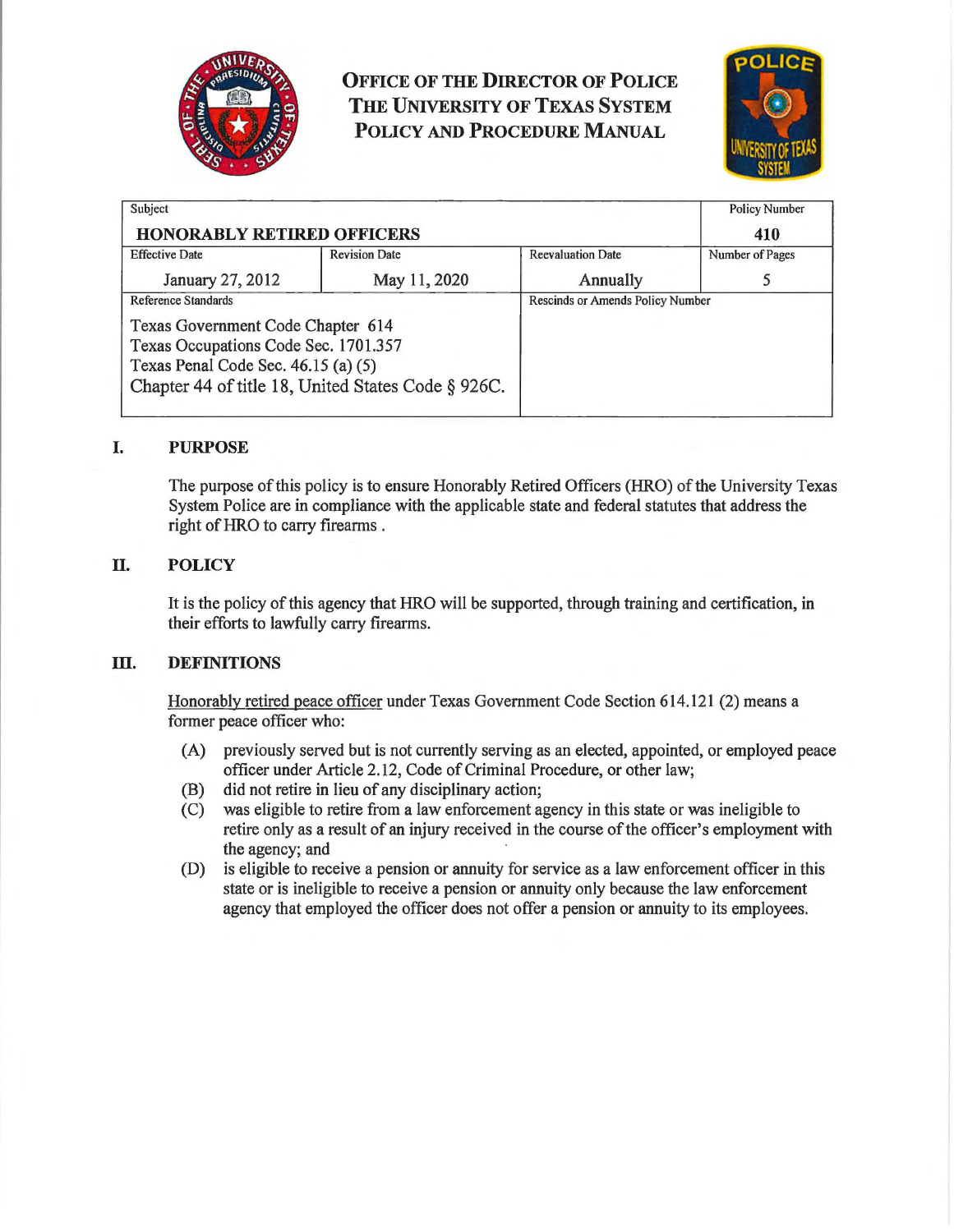## **IV. CARRYING OF HANDGUN OR FIREARM**

#### A. PLACES SUBJECT TO CHAPTER 46 OF THE TEXAS PENAL CODE

1. Honorably Retired Peace Officers of this agency when carrying a handgun or firearm in places subject to Sections 46.02 or 46.03 of Chapter 46 Texas Penal Code should have in their immediate possession the Identification Card and current Proficiency Certificate issued by this agency.

#### **V. IDENTIFICATION CARD**

- A. ISSUANCE
	- 1. This agency may issue an identification card to its honorably retired peace officers.
	- 2. Honorably retired peace officers of this agency should furnish a recent digital photograph for use on the card.
	- 3. The identification card will conform to Sec 614.124 (b) of the Texas Government Code.

## B. LOST OR STOLEN CARDS

- 1. When an issued identification card is lost or stolen, Honorably Retired Peace Officers of this agency are required to submit an affidavit to this agency stating such card was lost or stolen.
- 2. After paying any applicable fee, a duplicate card may be issued to the Honorably Retired Peace Officer.

## C. EXPIRATION OF CARDS

Identification cards shall expire on the date specified by this agency.

## **VI. PROFICIENCY CERTIFICATE**

A. AFFIDAVIT

This agency may allow honorably retired peace officers an opportunity to demonstrate weapons proficiency if the retired officer provides a sworn affidavit stating that:

- 1. the officer honorably retired after not less than a total of 10 years of cumulative service as a commissioned officer with one or more state or local law enforcement agencies;
- 2. the officer's license as a commissioned officer was not revoked or suspended for any period during the officer's term of service as a commissioned officer; and
- 3. the officer has no psychological or physical disability that would interfere with the officer's proper handling of a handgun.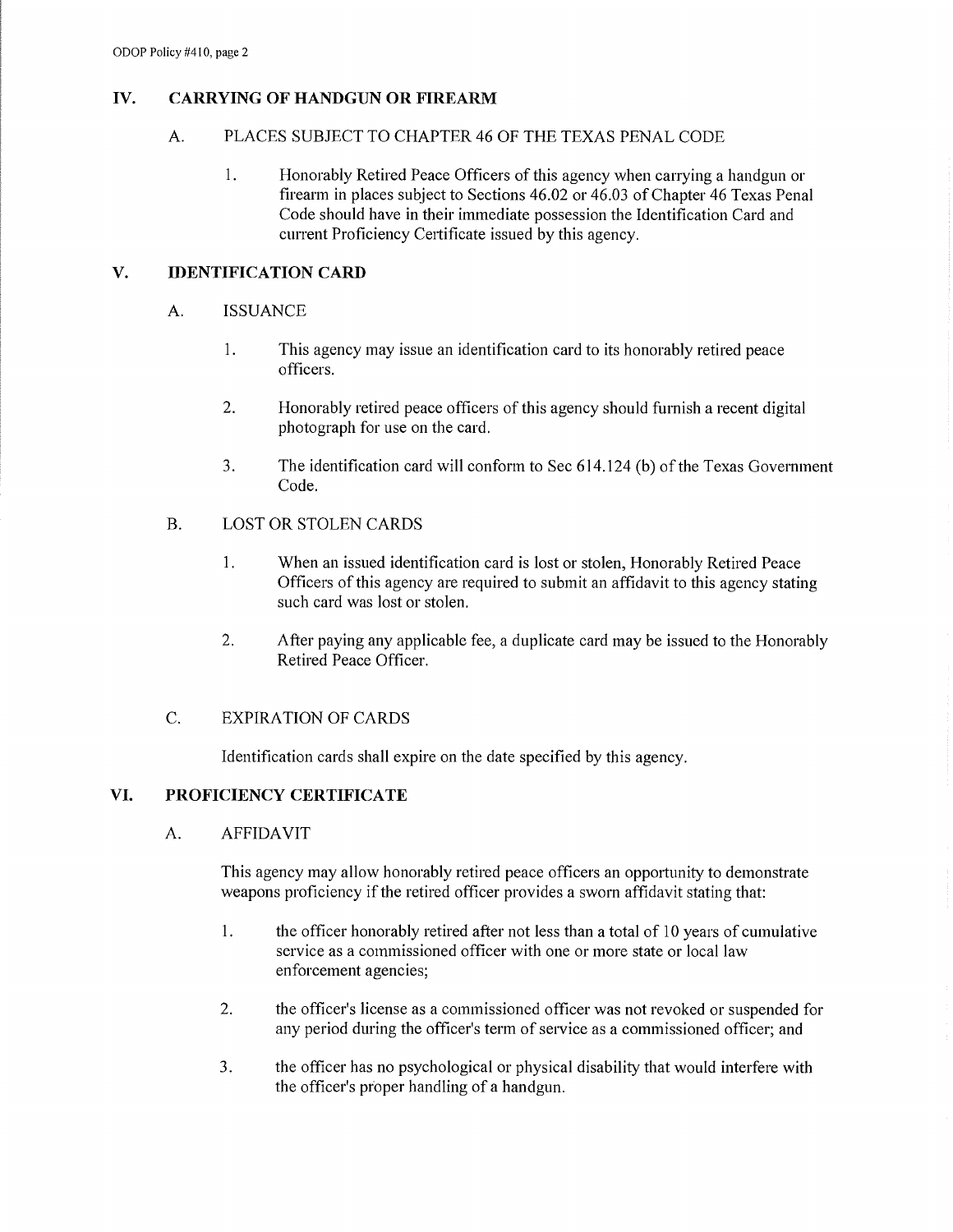- B. ISSUANCE
	- 1. This agency shall issue a proficiency certificate to a retired officer who satisfactorily demonstrates weapons proficiency and meets the definition of honorably retired peace officer.
	- 2. Proficiency may be demonstrated on a course of fire approved by this agency.
	- 3. Proof that a retired officer is entitled to receive a pension or annuity or is not entitled to receive a pension or annuity only because the agency that last employed the retired officer does not offer a pension or annuity may include a retired peace officer identification card issued under Subchapter H, Chapter 614, Government Code.
	- 4. Honorably retired peace officers from other agencies may comply with these same proficiency procedures with the approval of the Chief of Police for whom the proficiency officer serves. In these instances, the retired officer shall furnish an Honorably Retired Peace Officer Identification.

# C. EXPIRATION AND REVOCATION

- 1. A proficiency certificate expires on the first anniversary of the date the certificate was issued.
- 2. Retired officers may request an annual evaluation of weapons proficiency and a certificate of proficiency as needed to comply with applicable federal or other laws
- 3. This agency may revoke an identification card at any time for just cause.
- 4. Honorably retired peace officers of this agency shall forward an identification card to The Office of Director of Police upon its revocation or expiration.

#### D. PROFICIENCY RECORDS

- 1. The Office of Director of Police shall be the final repository of proficiency records of Honorably Retired Peace Officers.
- 2. Proficiency officers issuing certificates shall forward the following records to the Office of Director of Police without delay:
	- a) A photo copy of the Honorably Retired Peace Officer Identification
	- b) Form DP#10 Firearms Qualification Record

T I Michael J. Heidingsfield Director of Police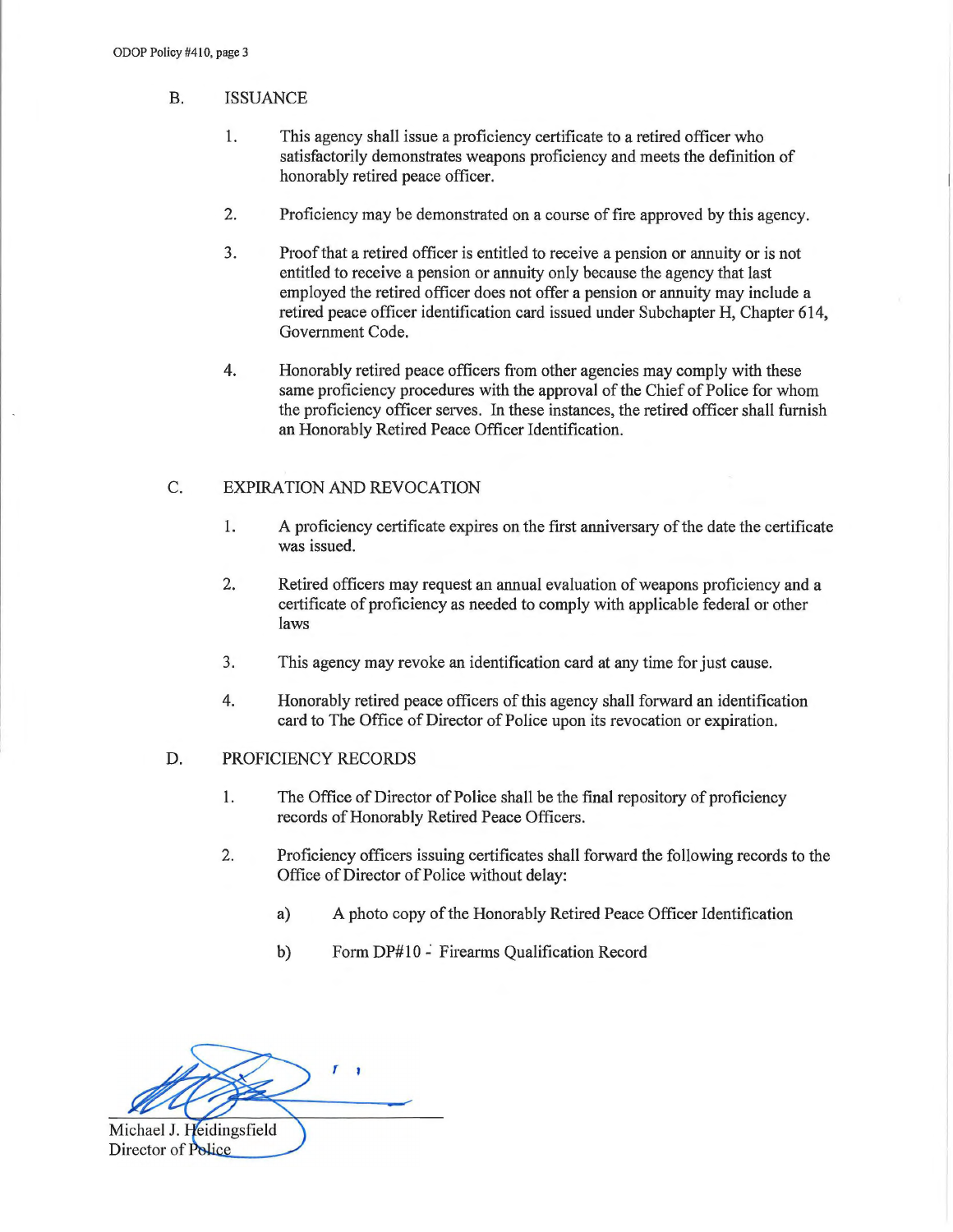| The University of Texas System<br>POLICE<br><b>State Peace Officer</b><br>RETIRED<br>This identification card certifies that<br>Is an Honorably Retired peace officer of The<br>University of Texas System Police.<br>Michael J. Heidingsfield, Director<br> | <b>NEW CARD</b><br>The University of Texas System<br>POLICE<br><b>State Peace Officer</b><br>RETIRED<br>This identification card certifies that<br>Is an Honorably Retired peace officer of<br>The University of Texas System Police for<br>the STATE OF TEXAS<br>Michael J. Heidingsfield, Director |
|--------------------------------------------------------------------------------------------------------------------------------------------------------------------------------------------------------------------------------------------------------------|------------------------------------------------------------------------------------------------------------------------------------------------------------------------------------------------------------------------------------------------------------------------------------------------------|
| Weight Eye Color Hair Color<br><b>D.O.B.</b><br>Height                                                                                                                                                                                                       | Height   Weight Eye Color Hair Color<br><b>D.O.B.</b>                                                                                                                                                                                                                                                |
|                                                                                                                                                                                                                                                              | Rank:<br>UT ID#:<br>PID#:                                                                                                                                                                                                                                                                            |
| Rank:<br>UT ID#:<br>PID#:                                                                                                                                                                                                                                    | Date Issued:<br><b>Date Retired:</b><br><b>Date Expires</b>                                                                                                                                                                                                                                          |
| Date issued:<br><b>Date Expires</b><br><b>Date Retired:</b>                                                                                                                                                                                                  |                                                                                                                                                                                                                                                                                                      |
| Verification of this identification Card can be obtained by                                                                                                                                                                                                  | Verification of this identification Card can be obtained by<br>calling<br>U.T.S.M.C. Dallas P.D.                                                                                                                                                                                                     |
| calling<br>U.T.S.M.C. Dallas P.D.                                                                                                                                                                                                                            | 214.648.2082<br>at                                                                                                                                                                                                                                                                                   |
| 214.648.2082<br>at                                                                                                                                                                                                                                           |                                                                                                                                                                                                                                                                                                      |